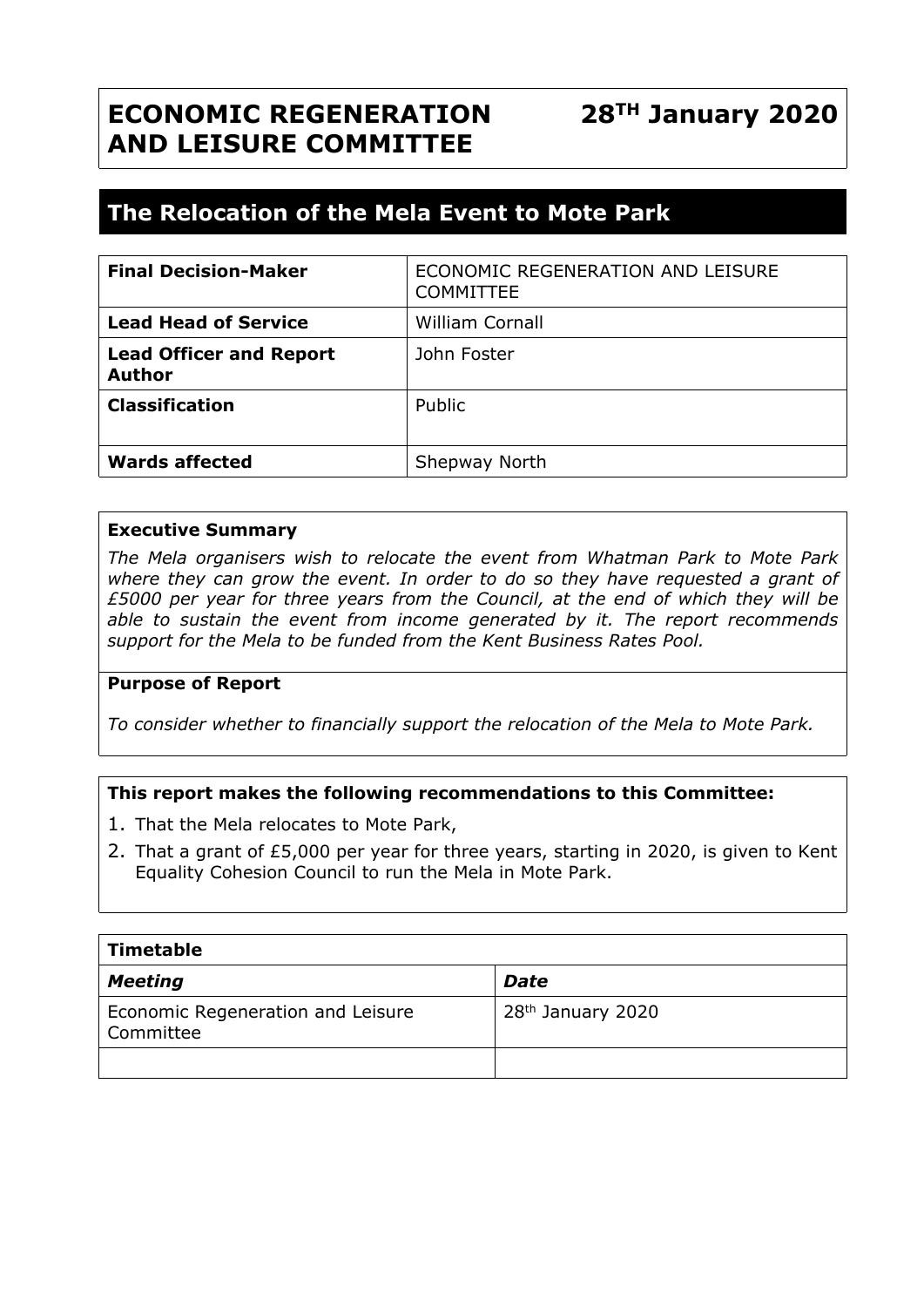# **The Relocation of the Mela Event to Mote Park**

### **1. CROSS-CUTTING ISSUES AND IMPLICATIONS**

| <b>Issue</b>                                        | <b>Implications</b>                                                                                                                                                                                                                                                                                                                                                                                                                                                                                                  | Sign-off    |
|-----------------------------------------------------|----------------------------------------------------------------------------------------------------------------------------------------------------------------------------------------------------------------------------------------------------------------------------------------------------------------------------------------------------------------------------------------------------------------------------------------------------------------------------------------------------------------------|-------------|
| <b>Impact on</b><br>Corporate<br><b>Priorities</b>  | The four Strategic Plan objectives are:<br><b>Embracing Growth and Enabling</b><br>Infrastructure<br>Safe, Clean and Green<br>٠<br><b>Homes and Communities</b><br>$\bullet$<br>A Thriving Place<br>Accepting the recommendations will<br>materially improve the Council's ability to<br>achieve the objectives set out in Thriving<br>Place, and in particular support the 2019-<br>2024 focus "Enabling events which assist<br>people in increasing their pride in<br>communities and our environment"             | John Foster |
| <b>Cross</b><br><b>Cutting</b><br><b>Objectives</b> | The four cross-cutting objectives are:<br>Heritage is Respected<br>$\bullet$<br>Health Inequalities are Addressed and<br>$\bullet$<br>Reduced<br>Deprivation and Social Mobility is<br>Improved<br><b>Biodiversity and Environmental</b><br>$\bullet$<br>Sustainability is respected<br>The report' recommendation addresses<br>health inequalities by improving access<br>for all to this event and celebrates our<br>cultural heritage through dance, food and<br>music and the organisers work within<br>schools. | John Foster |
| <b>Risk</b><br><b>Management</b>                    | Refer to section 4 of the report                                                                                                                                                                                                                                                                                                                                                                                                                                                                                     | John Foster |
| <b>Financial</b>                                    | Accepting the recommendations will demand<br>٠<br>new spending of £5,000 per year for the                                                                                                                                                                                                                                                                                                                                                                                                                            | Mark Green  |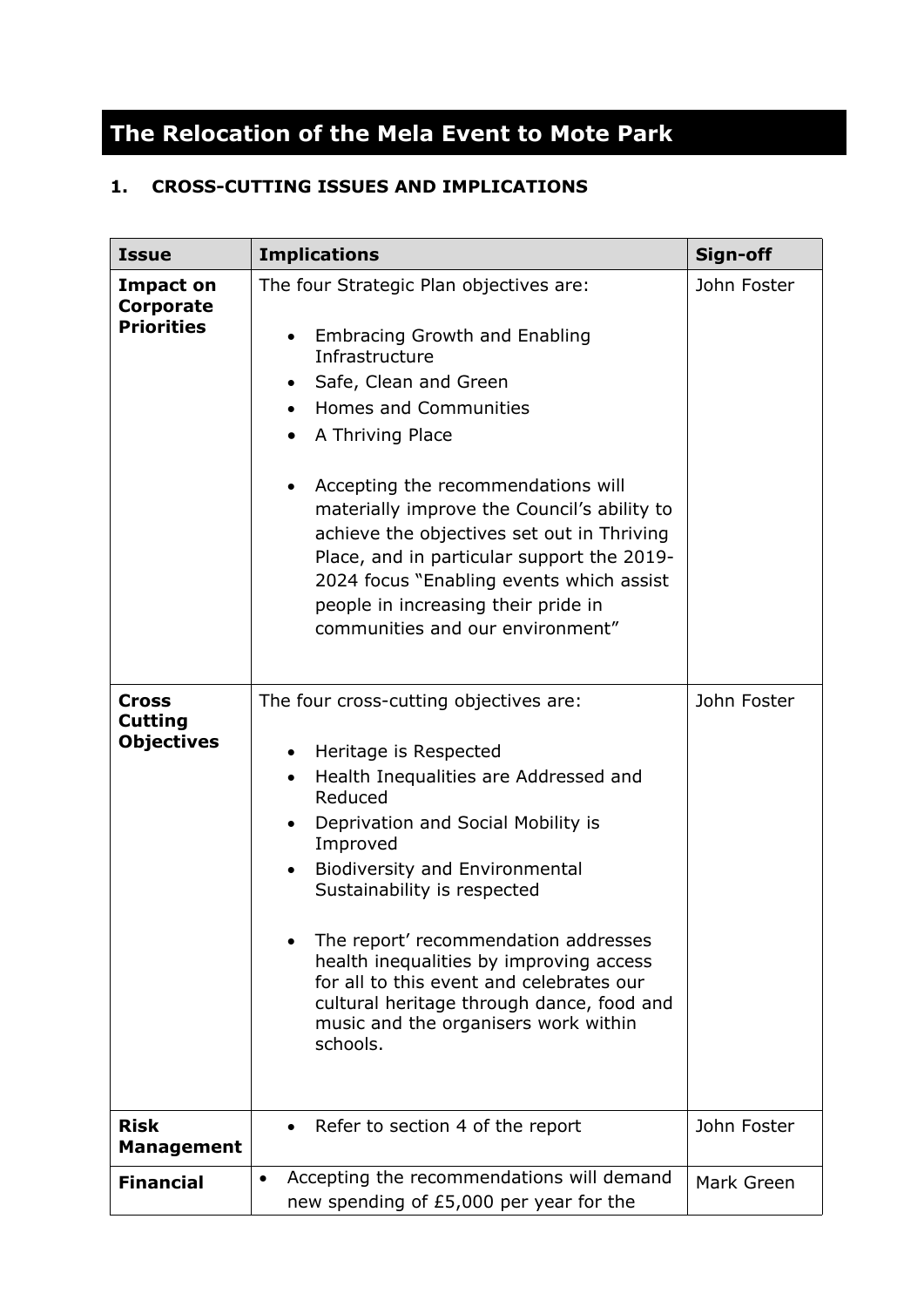|                                                 | next three years. The report proposes that<br>the spending be funded from the Kent<br>Business Rates Pool. Funding arrangements<br>for local government are due to change in<br>2021/22 and there is no guarantee that the<br>current pooling arrangements will be<br>retained. Accordingly, funding for 2021/22<br>and 2022/23 will need to be earmarked from<br>the 2020/21 pool proceeds.                                                                                                                                                                                                                                                                                                                                                                                                                                                                    |                                                          |
|-------------------------------------------------|-----------------------------------------------------------------------------------------------------------------------------------------------------------------------------------------------------------------------------------------------------------------------------------------------------------------------------------------------------------------------------------------------------------------------------------------------------------------------------------------------------------------------------------------------------------------------------------------------------------------------------------------------------------------------------------------------------------------------------------------------------------------------------------------------------------------------------------------------------------------|----------------------------------------------------------|
| <b>Staffing</b>                                 | We will deliver the recommendations with<br>our current staffing.                                                                                                                                                                                                                                                                                                                                                                                                                                                                                                                                                                                                                                                                                                                                                                                               | John Foster                                              |
| Legal                                           | The Council has a general power of<br>$\bullet$<br>competence pursuant to Section 1 of the<br>Localism Act 2011 which enables it to do<br>anything that individuals generally may<br>do.<br>Under Section 111 of the Local<br>Government Act 1972 the Council has<br>power to do anything (whether or not<br>involving the expenditure, borrowing or<br>lending of money or the acquisition or<br>disposal of any property or rights) which<br>is calculated to facilitate, or is conducive<br>or incidental to, the discharge of any of<br>its functions.<br>The proposed grant to the Kent Equality<br>Cohesion Council is in accordance with<br>those powers and comes under the<br>function of the Economic Regeneration<br>and Leisure Committee to promote<br>Maidstone by providing opportunities for<br>engagement in cultural and leisure<br>pursuits. | Team Leader<br>(Corporate<br>Governance),<br><b>MKLS</b> |
| <b>Privacy and</b><br>Data<br><b>Protection</b> | Accepting the recommendations will<br>increase the volume of data held by the<br>Council. We will hold that data in line<br>with our retention schedules.                                                                                                                                                                                                                                                                                                                                                                                                                                                                                                                                                                                                                                                                                                       | Policy and<br>Information<br>Team                        |
| <b>Equalities</b>                               | The recommendations do not propose a<br>change in service therefore will not<br>require an equalities impact assessment                                                                                                                                                                                                                                                                                                                                                                                                                                                                                                                                                                                                                                                                                                                                         | <b>Equalities</b><br>and<br>Corporate<br>Policy Officer  |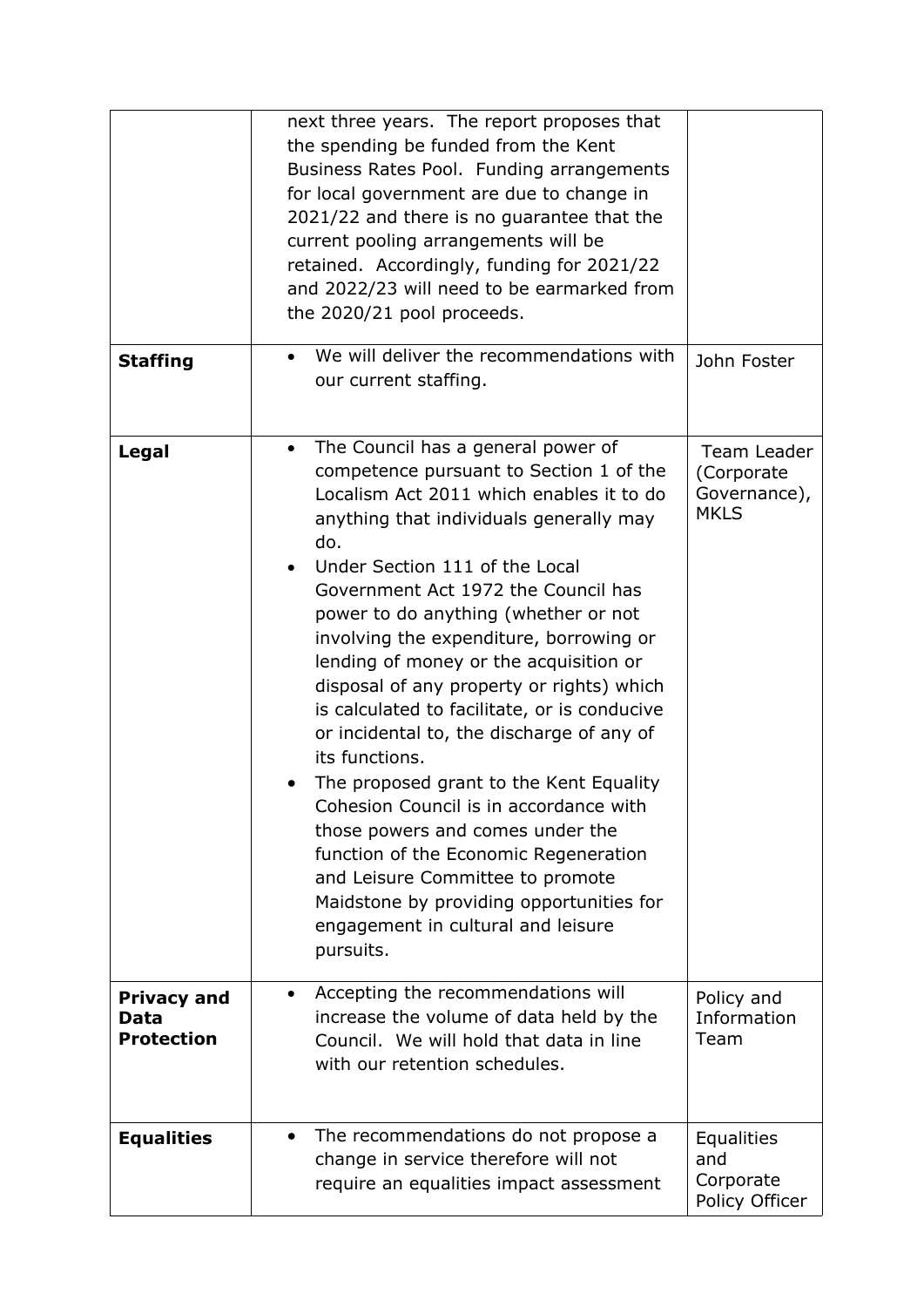| <b>Public</b><br><b>Health</b>      | We recognise that the recommendations<br>will not negatively impact on population<br>health or that of individuals.                    | <b>Paul Clarke</b> |
|-------------------------------------|----------------------------------------------------------------------------------------------------------------------------------------|--------------------|
| <b>Crime and</b><br><b>Disorder</b> | • The Mela organisers will be required to<br>submit an Event Plan for inspection and<br>consideration of the Safety Advisory<br>Group. | John Foster        |
| <b>Procurement</b>                  | <b>None</b>                                                                                                                            | John Foster        |

### **2. INTRODUCTION AND BACKGROUND**

- 2.1 The Maidstone Mela has been taking place in the Borough since 2003. It is led by Kent Equality Cohesion Council (KECC) which is a registered charity.
- 2.2 KECC specialise in community development, community outreach and community cohesion working across the County of Kent. The charity also provides free, confidential advice and support around a range of diversity issues relating to Race, Faith, Disability, Sexual Orientation, Gender and Age. KECC contract with Cohesion Plus Kent to deliver the Mela.
- 2.3 Between 2003 and 2015 the Mela was organised in partnership with MBC KECC and Cohesion Plus. It was funded through a combination of MBC, Arts Council England, stalls and sponsorship income. Following the withdrawal of MBC's financial support, KECC and Cohesion Plus, working in partnership with local community groups, re-established the event calling it the 'Maidstone Community Mela' which has taken place in Whatman Park since 2017 regularly attracting from 3,000 to 4,000 people each year.
- 2.4 The whole ethos of the event is to bring diverse communities together through music, food and dance.
- 2.5 The success of the Community Mela is underpinned by the strong partnership of local community groups, representing some of the diverse communities, who work hard through their networks both geographically and socially to promote the Mela in and around Maidstone. This includes contacting local schools, places of worship, community centres and community groups as well as supporting fundraising activities in the buildup.
- 2.6 Why relocate back to Mote Park?
- 2.7 KECC have stated that the main reason all partners would like to take the Community Mela back to Mote Park is due to the fact that Whatman Park is at capacity, there is a limit to what can be done on the site and there are still major issues around accessibility especially for the elderly and disabled due to a lack of onsite parking. A larger site will enable more stalls, larger audiences and therefore greater sponsorship potential.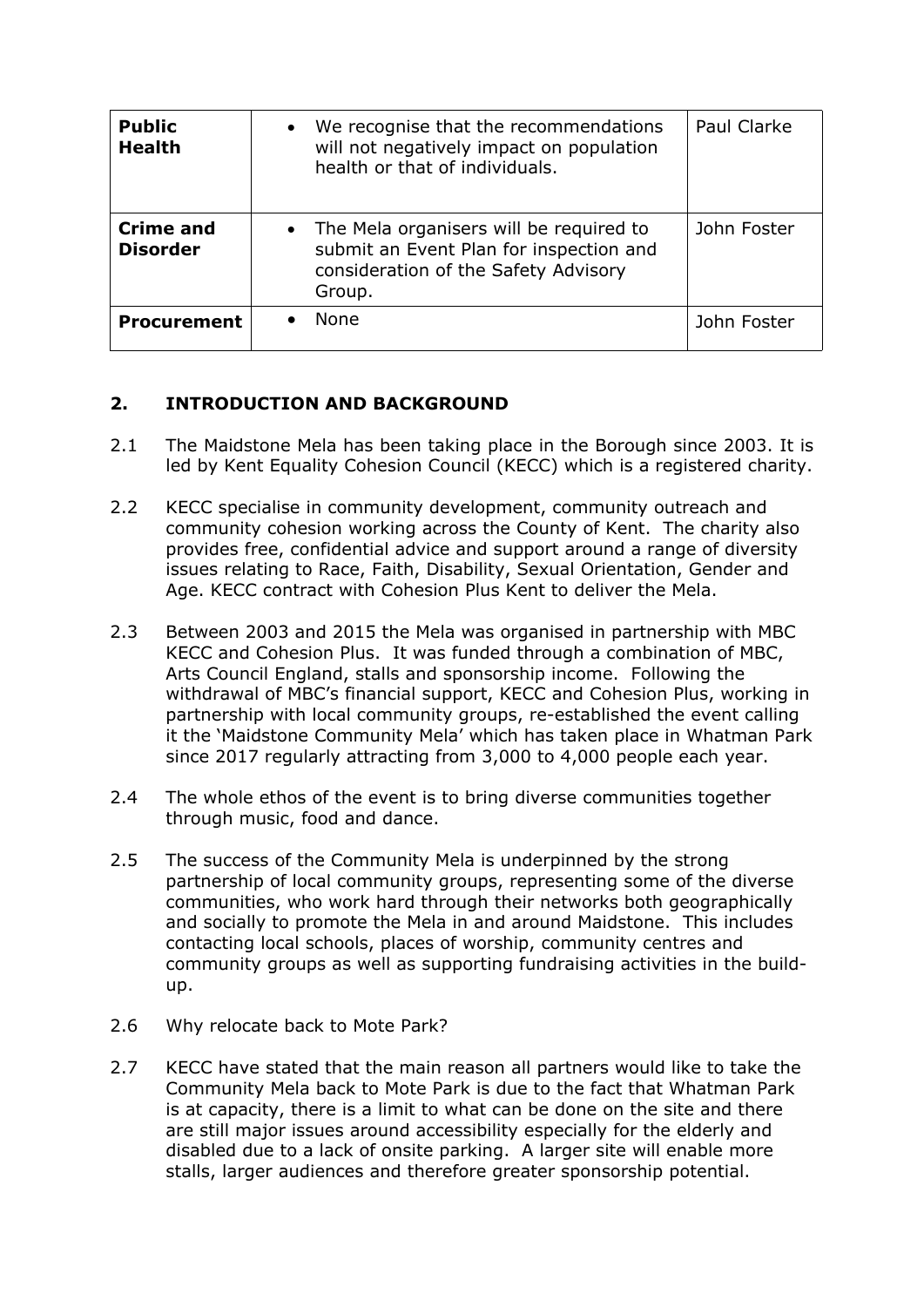- 2.8 By moving to Mote Park the organisers believe the Mela will become more accessible and allow them to be more ambitious artistically as there is more space to work with. KECC also argue that it will allow local residents, new and old, to participate in activities and learn new skills. In addition, there will be opportunities for them to help shape and create the Mela through providing feedback at the event and actively taking part as a member of the Mela Advisory Group.
- 2.9 KECC have submitted documents that show a £5,000 funding gap each year for three years. Funding from stalls and sponsorship is shown to grow over the course of the three years resulting in the event not requiring MBC financial support after the third year.

#### **3. AVAILABLE OPTIONS**

3.1 The alternative option would be not to provide financial support to this event. For the reasons set out in section 4 this is not recommended.

#### **4. PREFERRED OPTION AND REASONS FOR RECOMMENDATIONS**

- 4.1 The report recommends providing support to the Mela for the reasons set out in paragraph 2.7 and 2.8 above. The Mela is an established festival in the Maidstone events' calendar. Most of the risks are associated with event management and their event plan will be scrutinised by the Safety Advisory Group (SAG). A date in the Mote Park calendar for 2020 has already been reserved for the event.
- 4.2 KECC has successfully organised and run the Mela in Mote Park for many years and recognises the additional resources and logistical management necessary to hold and grow the Mela in Mote Park. The main risk is that after 3 years the income forecast from sponsorship and stall holders does not grow in line with their business plan. KECC has successfully implemented the same approach in Tunbridge Wells where the Borough's funding tailed off over a number of years and other funding increased to enable the event to continue. KECC have stated that should other funding not increase over the three years they will, in this order:
	- 1. Fund the short fall from their reserves which is a strong possibility
	- 2. Seek additional support from Arts Council England using sponsorship and stalls income as match income
	- 3. Secure additional funding from other grant schemes
	- 4. Make savings elsewhere in the budget without compromising health and safety
	- 5. Move the Community Mela to a smaller venue
- 4.3 Remaining in Whatman Park will not address the current accessibility challenges and potentially restrict audiences, particularly those with a disability.